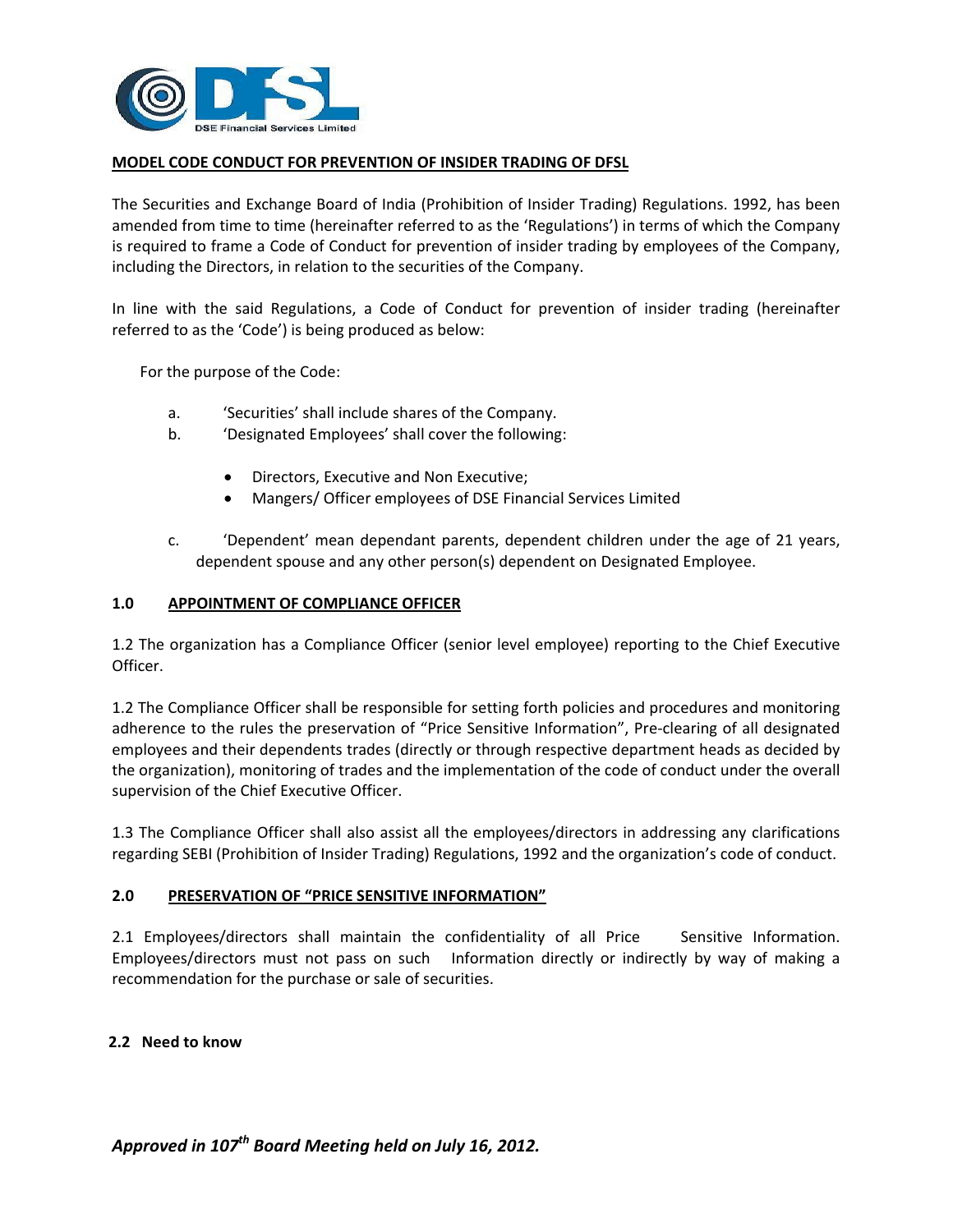

**2.2‐1** Price Sensitive Information is to be handled on a "need to know" basis i.e., Price Sensitive Information should be disclosed only to those within the organization who need the information to discharge their duty and whose possession of such information will not give to a conflict of interest or appearance of misuse of the information.

### **2.3 Limited access to confidential information**

**2.3‐1** Files containing confidential information shall be kept secure. Computer files must have adequate security of login and password etc.

# **2.4 Chinese Wall**

**2.4‐1** To prevent the misuse of confidential information the organization shall

adopt a "Chinese Wall" Policy which separates those areas of the organization which routinely have access to confidential information, considered "inside areas" from those areas which deal with sale/marketing/investment advice or other departments providing support services, considered "public areas"

2.4-2 The employees in the inside area shall not communicate any price sensitive information to any one in public area.

2.4‐3 The employees in inside area are to be physically segregated from employees in public area.

2.4‐4 Demarcation of the various departments as inside area may be implemented by the organization.

2.4-5 In exceptional circumstances employees from the public areas may be brought "over the wall" and given confidential information on the basis of "need to know" criteria, under intimation to the compliance officer.

### **3.0 PREVENTION OF MISUSE OF PRICE SENSITIVE INFORMATION**

3.1 Employees/directors shall not use Price Sensitive Information to buy or sell securities of any sort, whether for their own account, their relative's account, organization's account or a client's account. The following trading restrictions shall apply for trading in securities.

### 3.2 **Pre‐clearance of trades.**

a. All directors/officers/designated employees of the organization who intend to deal in the securities of the client company (above a minimum threshold limit to be determined by the organization) shall pre‐clear the transactions as per the pre dealing procedure as described hereunder.

b. An application may be made, to the Compliance officer indicating the name and estimated number of securities that the designated employees/director/partner intends to deal in, the details as to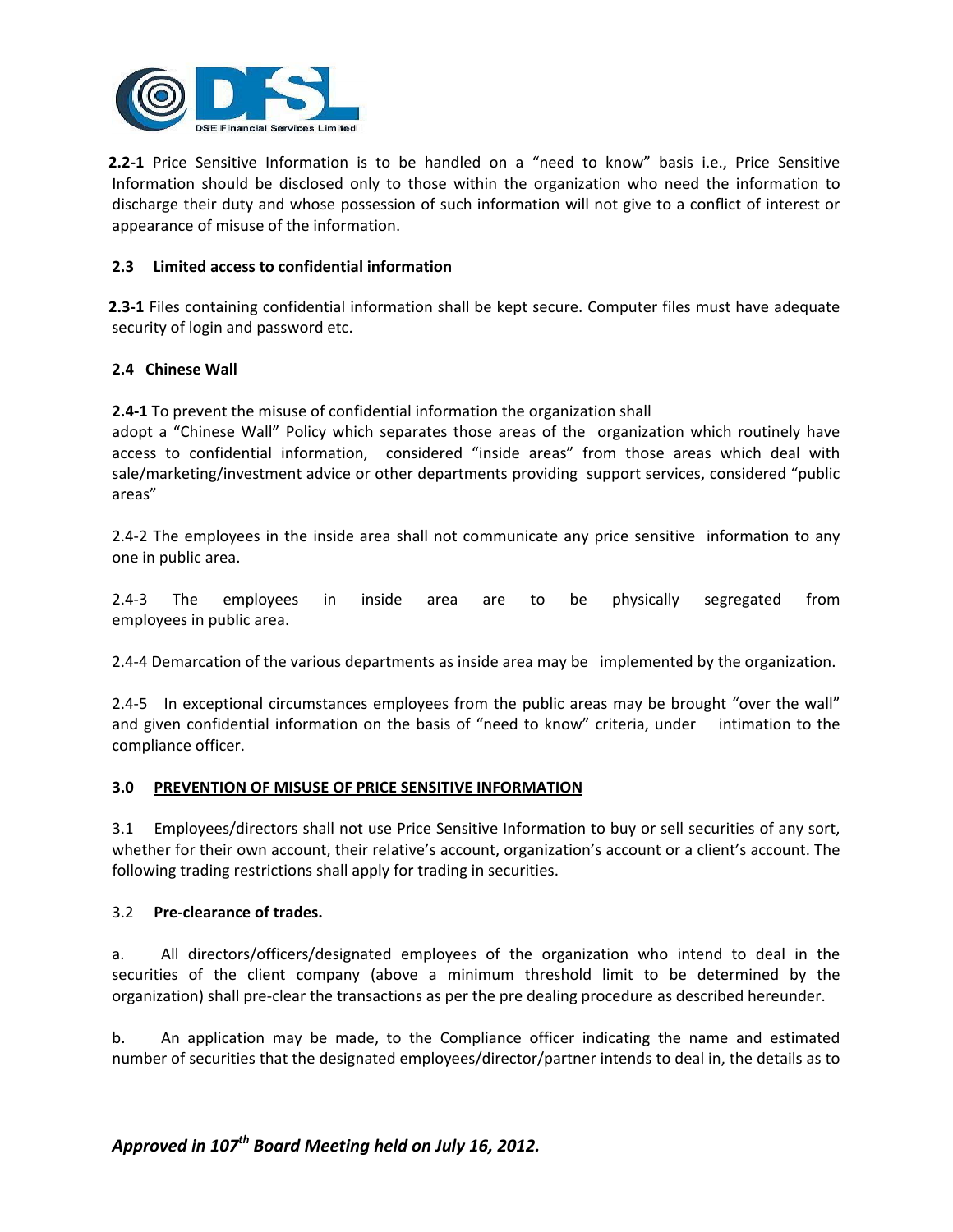

the depository with which he has a security account the details as to the securities in such depository mode and such other details as may be required by any rule made by the organization this behalf.

c. An undertaking shall be executed in favour of the organization by such designated employees/director/partner incorporating, *inter alia,* the following clauses, as may be applicable:

- d. That the designated employee/director does not have any access or has not received any "Price Sensitive Information" up to the time of signing the undertaking.
- e. That in case the designated employee/director has access to or receives "Price Sensitive Information" up to the undertaking but before the execution of the transaction he/she shall inform the Compliance Officer of the change in his position and that he/she would completely refrain from dealing in the securities of the client company till the time such information becomes public.
- f. That he/she has not contravened the code of conduct for prevention of insider trading as specified by the organization from time to time.
- g. That he/she has made a full and true disclosure in the matter.

### **4.0 RESTRICTED/GREY LIST**

a. In order to monitor Chinese wall procedures and trading in client securities based on inside information, the organization shall restrict trading in certain securities and designate such list as restricted/grey list.

b. Security of a listed company shall be put on the restricted/grey list if the organization is handling any assignment for the listed company or is preparing appraisal report or is handling credit rating assignment and privy to Price Sensitive Information.

c. Any security which is being purchased or sold or is being considered for purchase or sale by the organization on behalf of its clients/schemes of mutual funds, etc, Shall be put on the restricted/grey list.

d. As the restricted list itself is highly confidential information it shall not be communicated directly or indirectly or Compliance Officer.

e. When any securities are on the Restricted List-trading in these securities by designated employees/directors/partners may 57[be] blocked or may be disallowed at the time of pre‐ clearance.

### **5.0 OTHER RESTRICTIONS**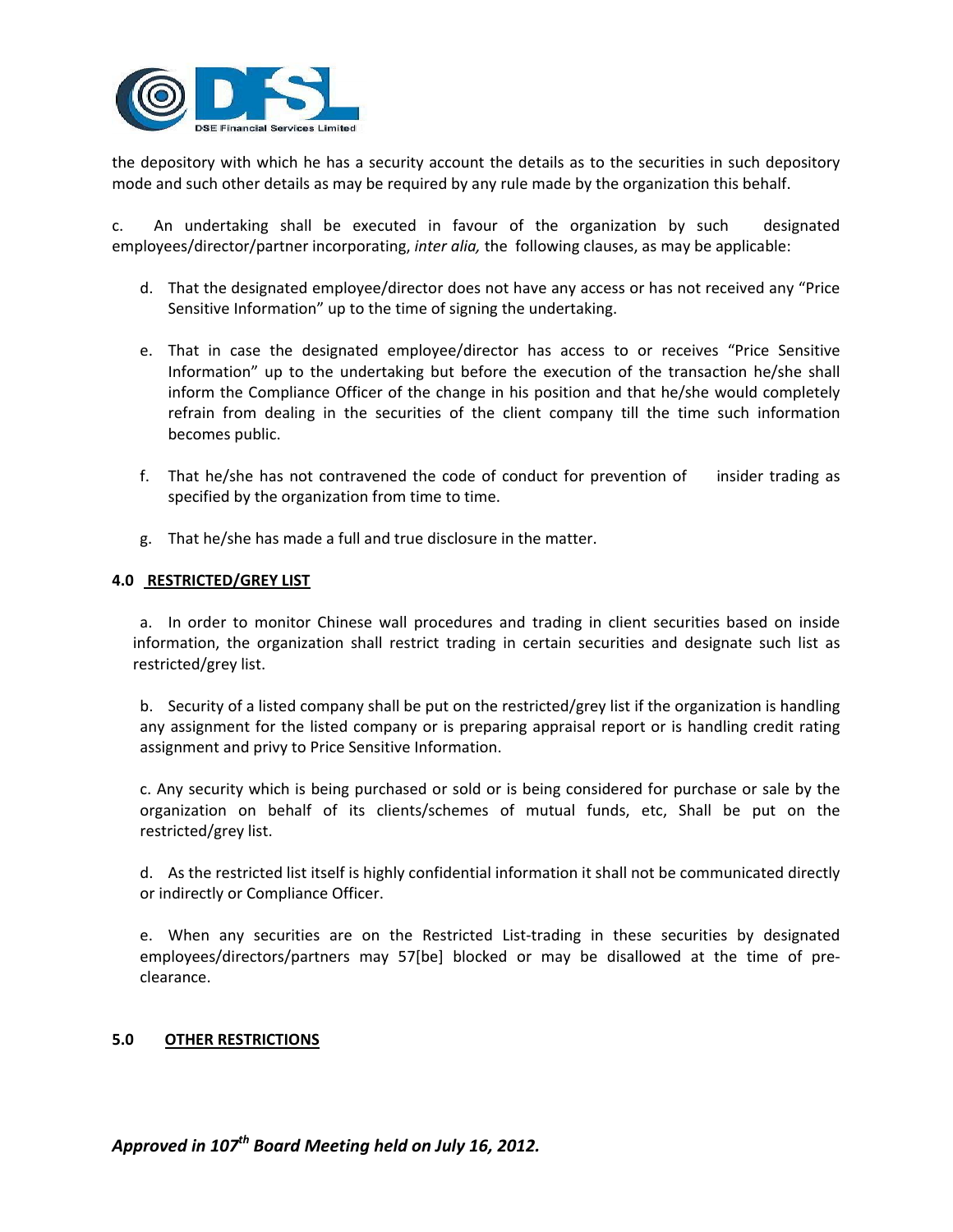

5.1 All directors/designated employees shall execute their order within one week after the approval of pre‐clearance is given. If the order is not executed within one week approval is given the employee/director must pre clear the transaction again.

5.2 All director/officers/designated employees shall hold their hold their investments for a minimum period of 30 days in order to be considered as being for investment purposes.

5.3 The holding period shall also apply to purchases in the market (IPOs). In the case of IPOs the holding period would commence when the securities are actually allotted.

5.4 In case the sale of securities is necessitated by personal emergency, the holding period may be waived by the Compliance Officer after recording in writing his/her reasons in this regard.

5.5 Analysts, if any, employed with the organization while preparing research reports of a client company(s) shall disclose their shareholdings/interest in such company(s)to the Compliance Officer.

5.6 Analysts who prepare research report of a listed company shall not trade in securities of that company for thirty days from preparation of such report.

# **6.0 REPORTING REQUIREMENTS FOR TRANSACTIONS IN SECURITIES**

6.1 All director/designated employees of the organization shall be required to forward following details of their securities transactions including the statement of the dependent family member (as defined by the organization) to the Compliance Officer:‐

(a) All holding in securities by directors/officers/designated employees at the time of joining the organization;

(b) Periodic statement of any transactions in securities (the periodicity of reporting may be defined by the firm or organization. The organization may also be free to decide whether reporting is required for trades where pre‐clearance is also required;

(c) Annual statement of all holdings in securities.

6.2 The Compliance Officer shall maintain records of all the declarations given by the directors/designated employees/partners in the appropriate from for a minimum period of three years.

6.3 The Compliance Officer shall place before the Chief Executive Officer/Partner or a committee notified by the organization, on a monthly basis all the details of the dealing in the securities by designated employees/directors/partner of the organization and the accompanying documents that such persons had executed under the pre‐dealing procedure as envisaged in this code.

### **7.0 PENALTY FOR CONTRAVENTION OF CODE OF CONDUCT**